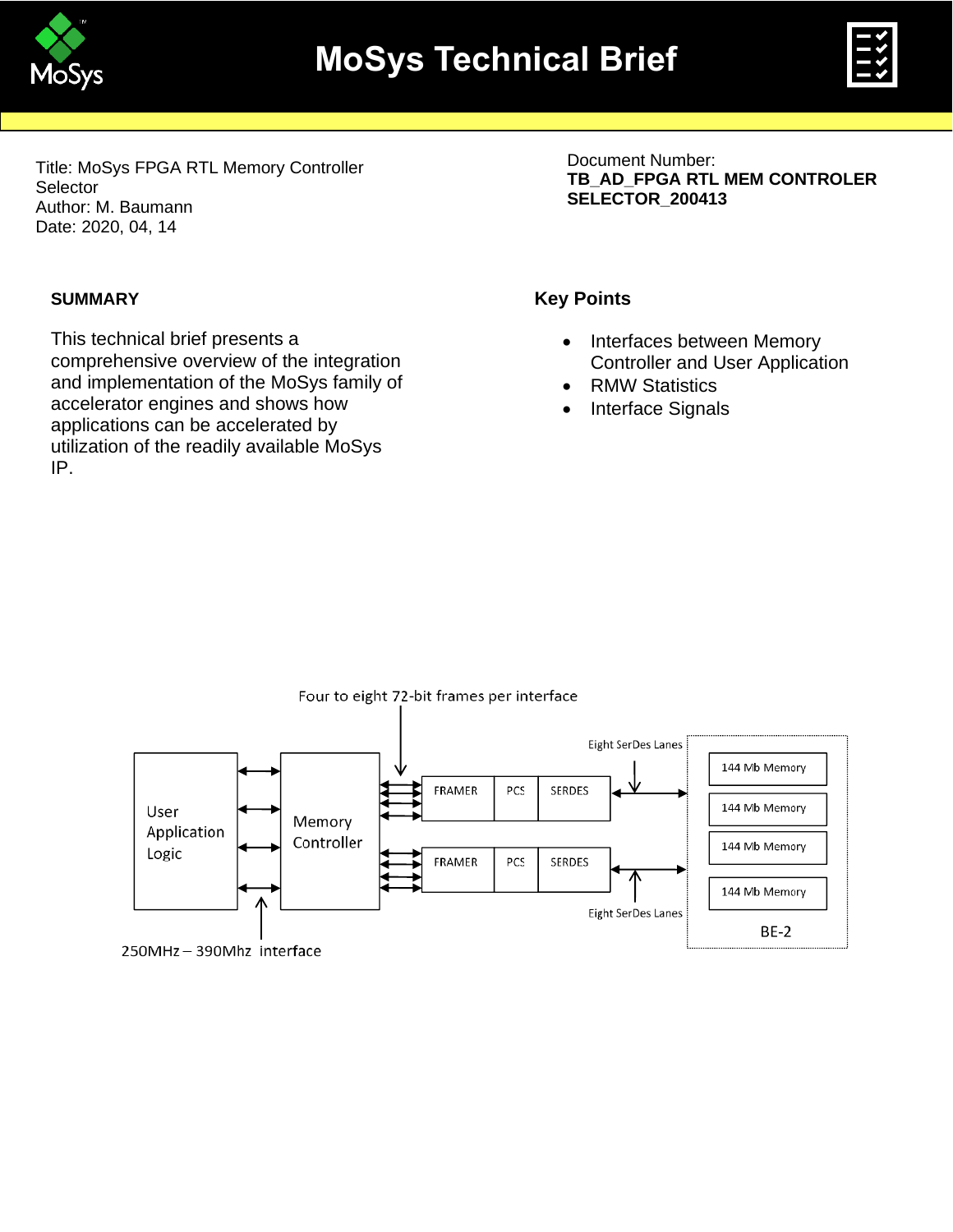# **MoSys FPGA RTL Memory Controller Selector**

\_\_\_\_\_\_\_\_\_\_\_\_\_\_\_\_\_\_\_\_\_\_\_\_\_\_\_\_\_\_\_\_\_\_\_\_\_\_\_\_\_\_\_\_\_\_\_\_\_\_\_\_\_\_\_\_\_\_\_\_\_\_\_\_\_\_\_\_\_\_\_\_\_\_\_\_\_\_\_\_\_\_\_

# **Overview**

The MoSys memory controllers are designed to simplify the integration of the accelerator engines into a design. The controllers are built with all the high-speed SerDes control and implementation of the GCI protocol essentially "hidden away" from your design effort. MoSys controllers which have been deployed in the field since 2004 have been proven to be robust and reliable.

The interface which is presented to the user application interface is a straightforward Address, Data, Command bus structure, that is compatible with and easily adapted to an AXI interface. Multiple versions are available to support different access patterns and for different hosts (Xilinx, Intel, ASIC etc.)

This write-up has been presented to allow a user to realize that integration and implementation of the MoSys family of accelerator engines is not a long process and can be accelerated by utilization of the readily available MoSys IP.

\_\_\_\_\_\_\_\_\_\_\_\_\_\_\_\_\_\_\_\_\_\_\_\_\_\_\_\_\_\_\_\_\_\_\_\_\_\_\_\_\_\_\_\_\_\_\_\_\_\_\_\_\_\_\_\_\_\_\_\_\_\_\_\_\_\_\_\_\_\_

# **Introduction**

The MoSys memory controllers are designed and offered with a few variations of memory access patterns. The most common access patterns are:

- Balanced Read/Write (similar to QDR SRAM)
- Native (higher read access than write for table access applications)
- Burst (Allows one command to access 2, 4 or 8 locations)
- Statistics (Takes advantage of the Accelerator Engines on board ALU to keep data statistics)

The RTL that is supplied by MoSys provides an interface between the User Application Logic and the MoSys Accelerator Engine device (could be BE-2 or BE-3 families). The Memory Controller also implements all the required signaling and handshaking defined in the GCI Interface protocol, Framer logic.

The signals interface at the User Application provides Bandwidth Engine User a simple SRAM memory read/write operation with burst capability. This simple interface shields the users from the BE-X commands and the scheduling logic for Bandwidth Engine memory partitions wheel.



**Figure 1: Memory Controller Interface**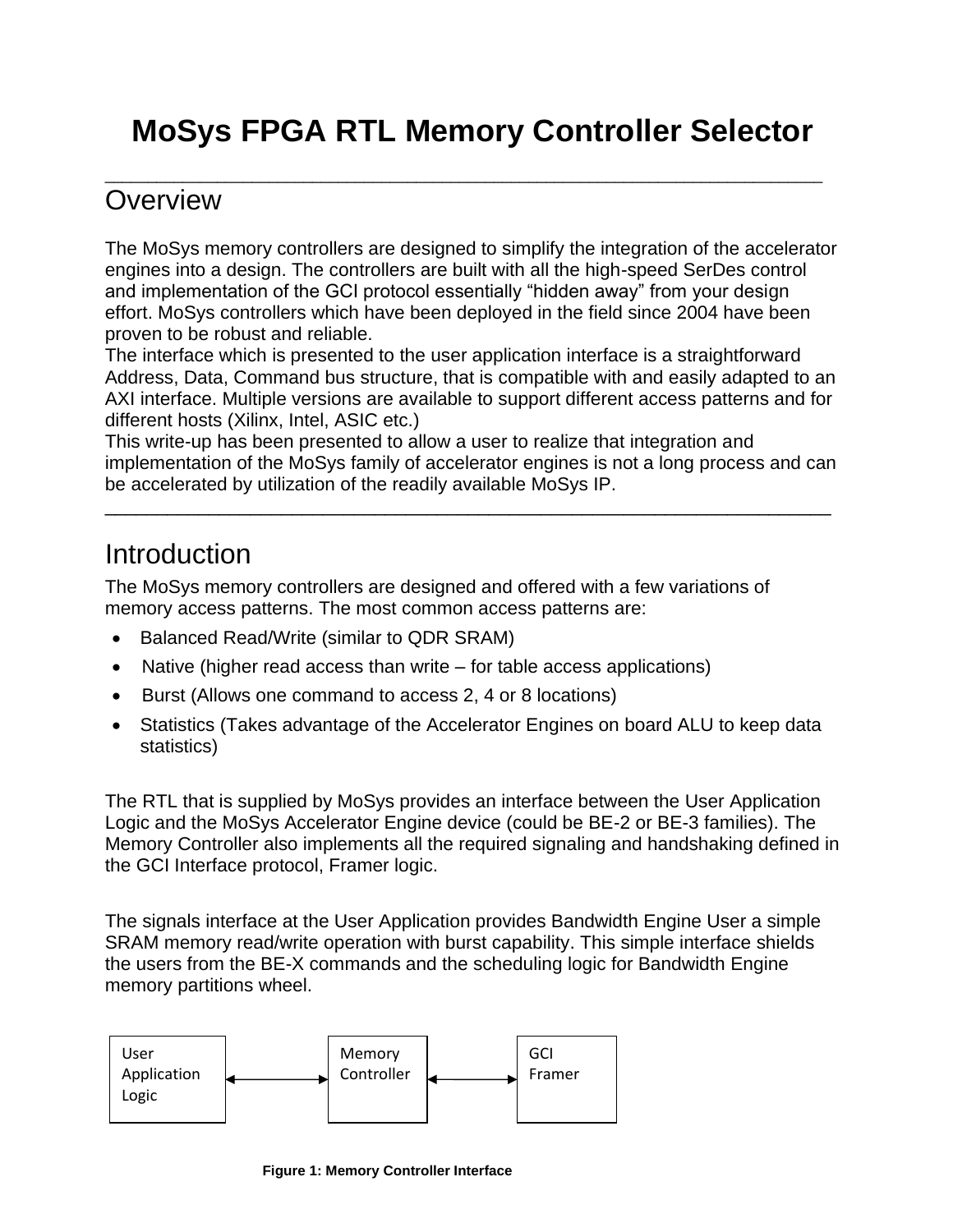The goal of each of the Memory Controller designs is to balance the bandwidth between the User Application Interface and the Bandwidth Engine Interface. For many applications there will be four read/write interfaces from the User Application running at the host core clock frequency. This is to balance the bandwidth of the application logic (assumed to be running at FPGA speeds vs. the GCI I/O and core frequency of the MoSys accelerator engines)

In many of the FPGA applications that has been between 250MHz and 390MHz clock rate. Each interface can accommodate one memory read and one memory write on each clock cycle. These result in memory accesses per interface that can saturate the access bus to the memory.

This allows the total bandwidth at the User Application interfaces to be up to 2 billion memory accesses per second when using a BE-2 device and 6 billion memory operations when using a BE-3 device. (This bandwidth matches the total I/O bandwidth on Bandwidth Engine when using all 16 lanes at maximum allowable SerDes rate of the Accelerator engine device) per lane. The following picture illustrates the above memory bandwidth discussion.

#### **2 Billion Accesses for 4 interfaces**



**Figure 2: Memory Bandwidth between Memory Controller and Bandwidth Engine.**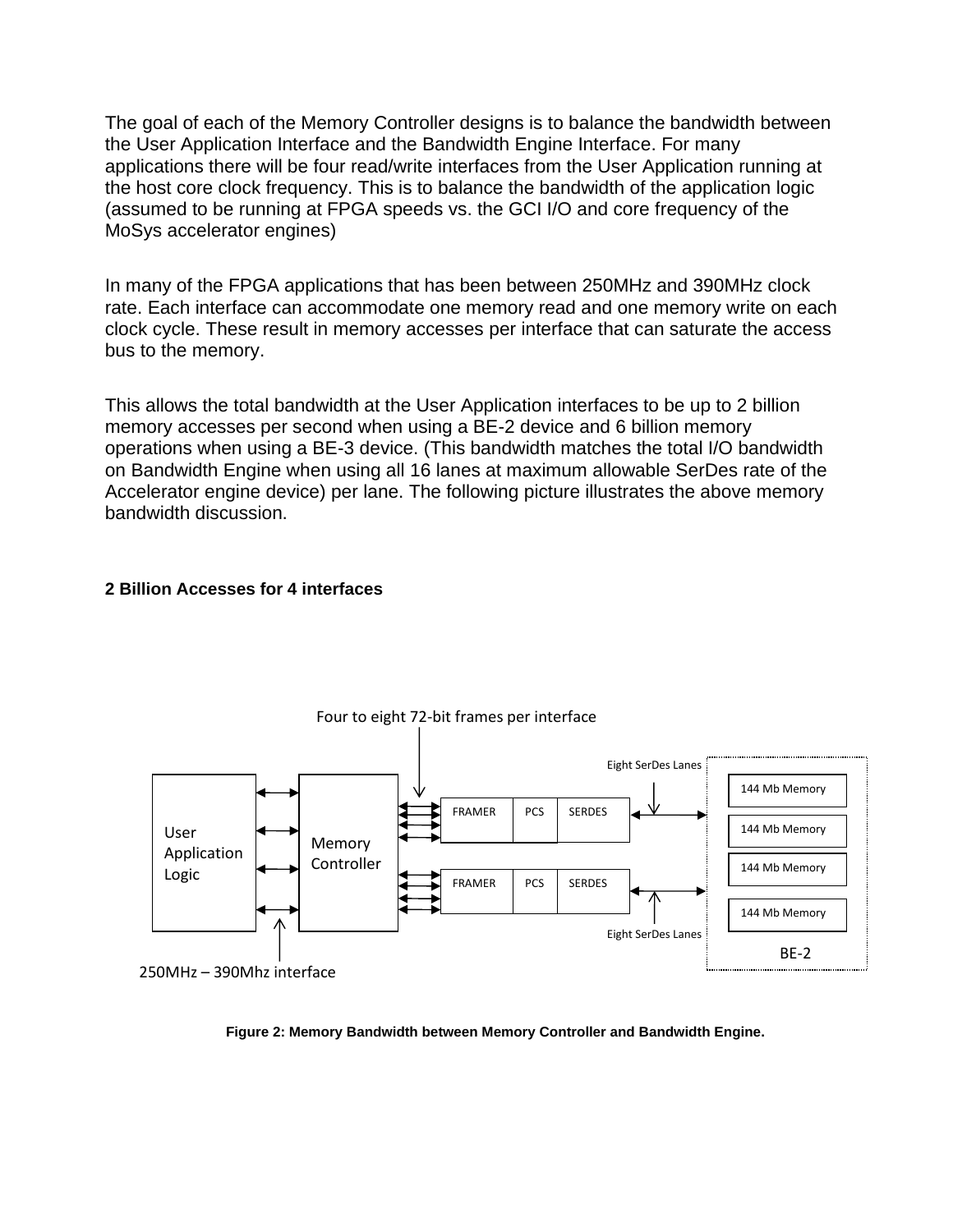# **Balanced Read/Write, Native and BURST**

## Interfaces between Memory Controller and User Application

This section describes the interface signals and the interface protocols between the Memory Controller and the User Application.

#### Interface Signals

The interface between Memory Controller and User Application consists of four sets of similar interface signals. However, just one of the interfaces will be described to avoid redundancy. All signals will be appended by the string "\_pi" at the end of their names where i can be 0, 1, 2, or 3 depending on the interface set.

The following table describes all the signals in one of the interface signals set between the User Application and the Memory Controller. There are four of these interface signals sets in the current implementation.

| <b>Signal Name</b>    | <b>Width</b> | Dir | <b>Description</b>                                                                                                                                                                                                                                                                                                          |  |  |  |
|-----------------------|--------------|-----|-----------------------------------------------------------------------------------------------------------------------------------------------------------------------------------------------------------------------------------------------------------------------------------------------------------------------------|--|--|--|
| <b>Read Interface</b> |              |     |                                                                                                                                                                                                                                                                                                                             |  |  |  |
| rd_pi                 | 1            | In. | Assertion of this signal to indicate that this is a read transaction.                                                                                                                                                                                                                                                       |  |  |  |
| rd_addr_pi            | 32           | In. | Read address of the memory for this transaction. For burst transaction, this<br>is the first address of the burst memory block. Please refer to the Address<br>section of this specification to see the detail of this address field.                                                                                       |  |  |  |
| rd_data_pi            | 72           | Out | Returned data from BE1 memory. This data is qualified by the "rd_datav_pi"<br>signal.                                                                                                                                                                                                                                       |  |  |  |
| rd_wait_rq_pi         | 1            | Out | The Memory controller asserts "rd_wait_rq_pi" to indicate that it cannot<br>accept the current read request. The User Application should hold all the<br>request signals (rd_pi, rd_addr_pi ) until the de-assertion of this signal.                                                                                        |  |  |  |
| rd_datav_pi           | 1            | Out | The Memory Controller asserts this signal to indicate the current data in the<br>"rd data pi" bus is valid.                                                                                                                                                                                                                 |  |  |  |
| rd_burstcount_pi      | 5            | In. | These signals show the number of 72-bits words in this read burst<br>transaction.                                                                                                                                                                                                                                           |  |  |  |
| rd_burst_pi           | 1            | In. | Assertion of this signal to indicate this transaction is the read burst<br>transaction.                                                                                                                                                                                                                                     |  |  |  |
| rd_flush_pi           | 1            | In. | Assertion of this signal will flush all the pending read transactions and their<br>associated read data. The flush action is effective for the next cycle after the<br>assertion of "flush" signal. It is the responsibility of the User Application to<br>ignore or to accept the valid "rd data pi" in the current cycle. |  |  |  |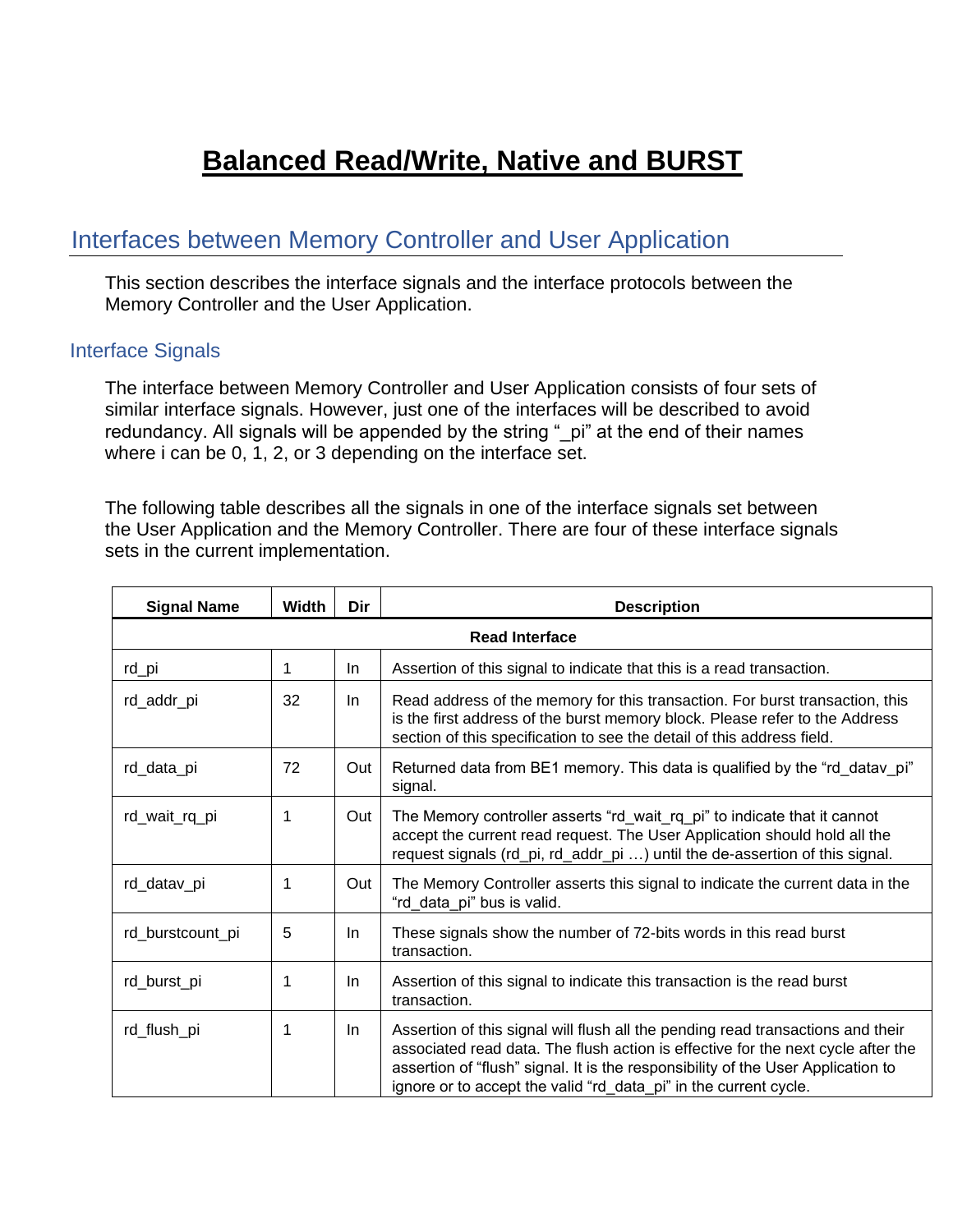| <b>Signal Name</b>     | Width | Dir | <b>Description</b>                                                                                                                                                                                                                     |   |
|------------------------|-------|-----|----------------------------------------------------------------------------------------------------------------------------------------------------------------------------------------------------------------------------------------|---|
| <b>Write Interface</b> |       |     |                                                                                                                                                                                                                                        |   |
| wr_pi                  |       |     |                                                                                                                                                                                                                                        | 1 |
| wr_addr_pi             | 32    | In. | Write address of the memory for this transaction. For burst transaction, this<br>is the first address of the burst memory block. Please refer to the Address<br>section of this specification to see the detail of this address field. |   |
| wr_data_pi             | 72    | In. | Write data from the User Application logic.                                                                                                                                                                                            |   |
| wr_wait_rq_pi          | 1     | Out | The Memory controller asserts "wr_wait_rq_pi" to indicate that it cannot<br>accept the current write request. The User Application should hold all the<br>request signals (wr_pi, wr_addr_pi ) until the de-assertion of this signal.  |   |
| wr_burstcount_pi       | 5     | In. | These signals show the number of 72-bits words in this write burst<br>transaction.                                                                                                                                                     |   |
| wr_burst_pi            | 1     | In. | Assertion of this signal to indicate this transaction is the write burst<br>transaction                                                                                                                                                |   |
|                        |       |     |                                                                                                                                                                                                                                        |   |
|                        |       |     |                                                                                                                                                                                                                                        |   |

**Table 1: Interface Signals Set between Memory Controller and User Application logic**

#### Interface Protocol

This section illustrates the interface protocols between the User Application and the Memory Controller.

#### Single Read/Write transactions

| <b>CLK</b>                               |     |
|------------------------------------------|-----|
| rd_addr_                                 | RD  |
| rd_burst_pi<br>$rd$ _pi<br>rd_wait_rq_pi |     |
| rd_data_pi                               |     |
| rd_datav_pi                              |     |
| wr_addr_pi                               | WRT |
| wr_burst_pi                              |     |
| wr_pi                                    |     |
| wr_data_p                                |     |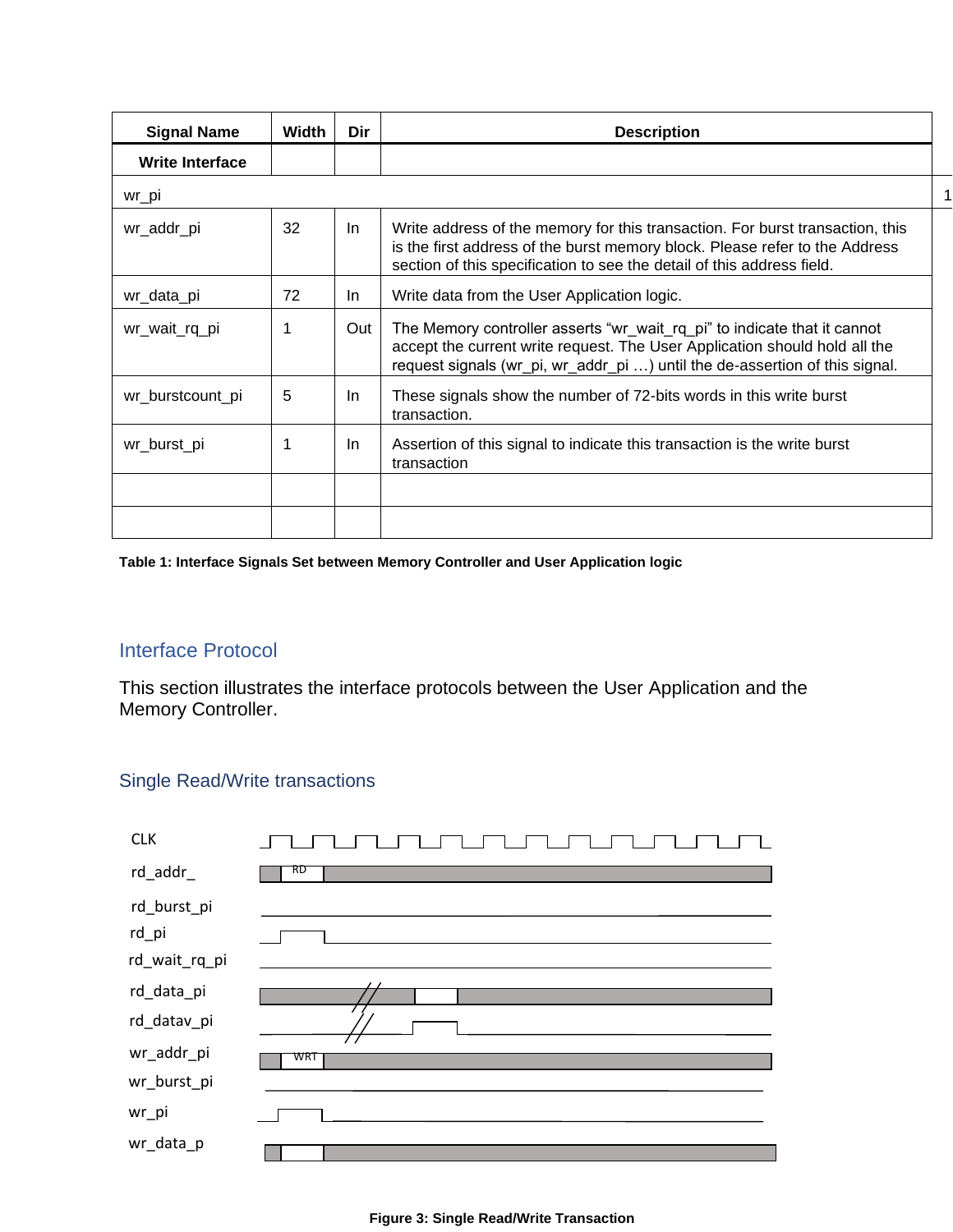The above picture illustrates the read transaction followed by a write transaction. A read transaction is initiated by the user application on the assertion of the "rd pi" signal, and the read address "rd addr pi". The Memory Controller returns the "rd data pi" along with the "rd datav pi" signal to indicate the read data is valid in that cycle.

The write cycle is initiated by the user application on the assertion of the "wr\_pi" signal, the write address "wr\_addr\_pi", and the "wr\_data\_pi".



#### Single Read/Write Transaction with Wait cycles

**Figure 4: Single Read/Write Transaction with Wait cycles**

The above picture illustrates the read transaction followed by the write transaction with wait request from the Memory Controller to stall the User Application.

The read transaction is initiated by the assertion of signal "rd\_pi" along with the read address "rd addr pi". The Memory Controller asserts the "rd wait rq pi" signal in the same cycle to request the User Application to hold the "rd addr pi" bus and the "rd pi" signal until the de-assertion of "rd\_wait\_rq\_pi". This is the mechanism for the Memory Controller to asserts back-pressure the User Application logic in the case its FIFOs are full. As in the non-stalled case, the Memory Controller returns the "rd data pi" along with the "rd datav pi" signal to indicate the validity of the data in that cycle.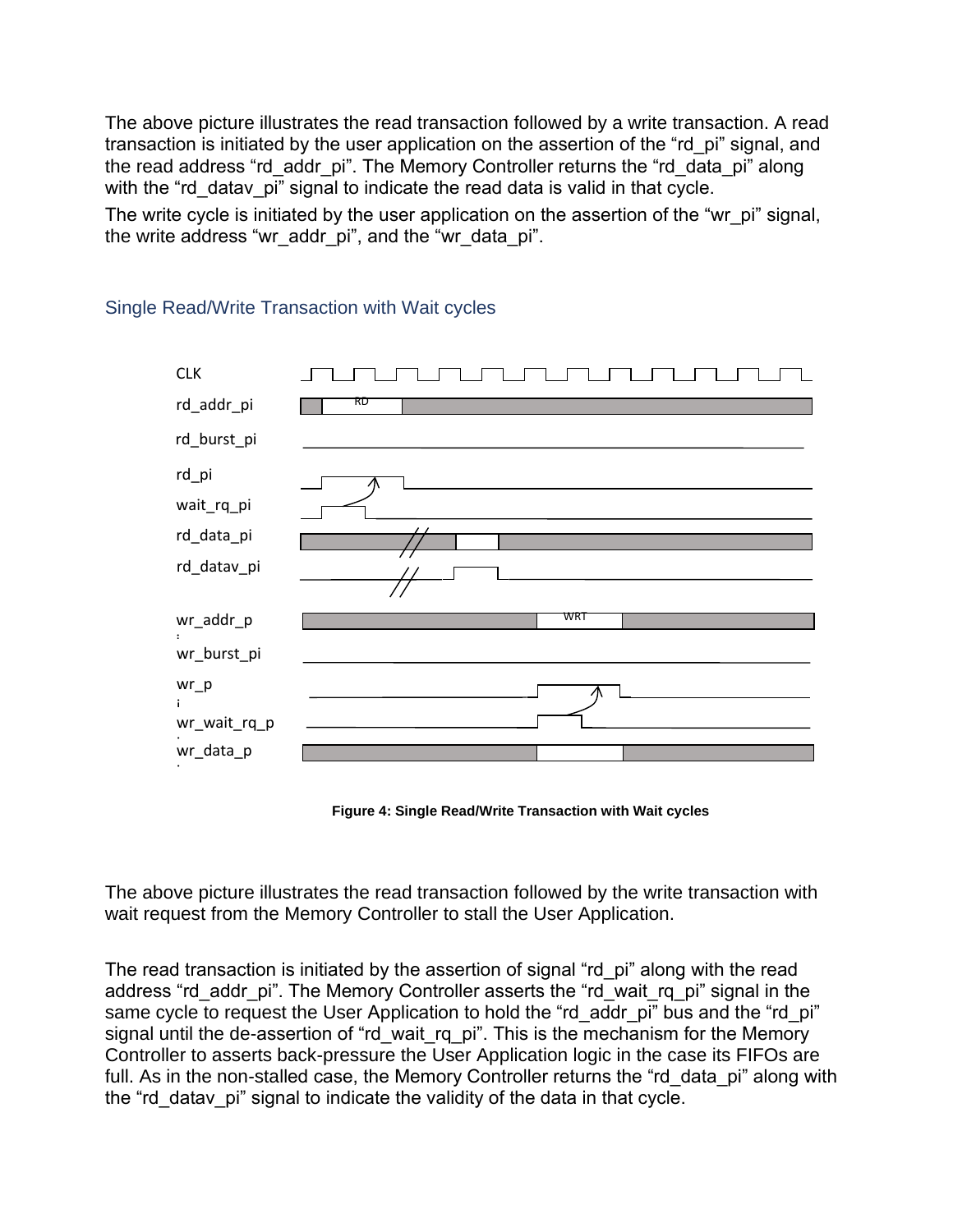The write transaction is initiated by the assertion of signal "wr\_pi" along with the write address "wr\_addr\_pi", and the "wr\_data\_pi". The Memory Controller asserts the "wr\_wait\_rq\_pi" signal in the same cycle to request the User Application to hold the "wr\_addr\_pi" bus, the "wr\_pi" signal, and the "wr\_data\_pi" bus until the de-assertion of "wait\_rq\_pi" signal.



#### Pipelined Read Transactions

**Figure 5: Pipelined Read Transactions**

The Memory Controller supports pipelined read transactions. The User Application can issue back to back read requests until the Memory Controller issues the back-pressure signal "rd wait rg pi". All the return "rd data pi" are delivered along with the associated "rd\_datav\_pi" in the order of the read requests.

The above picture illustrates the pipelined read transactions. The User Application issues five back to back read requests with the stall happen on the third request. The Memory Controller returns the five "rd data pi" in the order of the requests.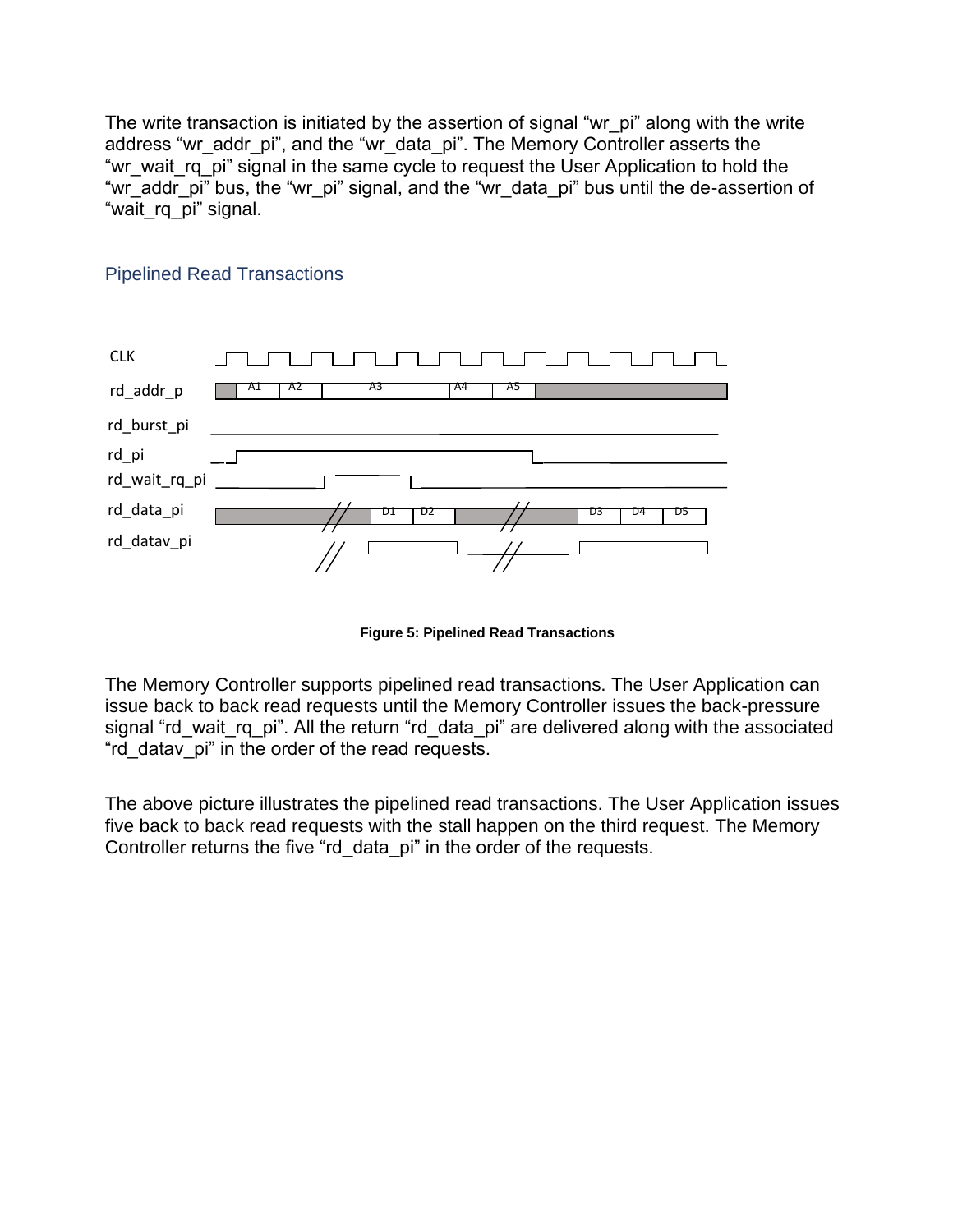#### Burst Read Transaction





The Memory Controller supports burst read transactions. The User Application initiates the burst read transaction by asserting signal "rd burst pi" along with the "rd pi" signal, the start address of the burst block ("rd\_addr\_pi" bus), and the burst count ("rd\_burstcount\_pi" bus). Similar to the single read request, the Memory Controller stalls the User Application by asserting the "rd wait rq pi" signal. The User Application needs to hold the read signal, the burst indicator signal, the burst count, and the start address in this case. The Memory Controller returns the burst data ("rd\_data\_pi" bus) along with the "rd datav pi" signal to indicate the validity of the data. The Memory Controller uses the start address and increment this address for subsequent words in the burst block. If the address crosses the memory partition address, it will be wrapped around in the current implementation.

The above picture illustrates the burst transactions with 2 words and 4 words burst sizes. The second transaction is stalled by the Memory Controller with the assertion of "rd\_wait\_rq\_pi" signal.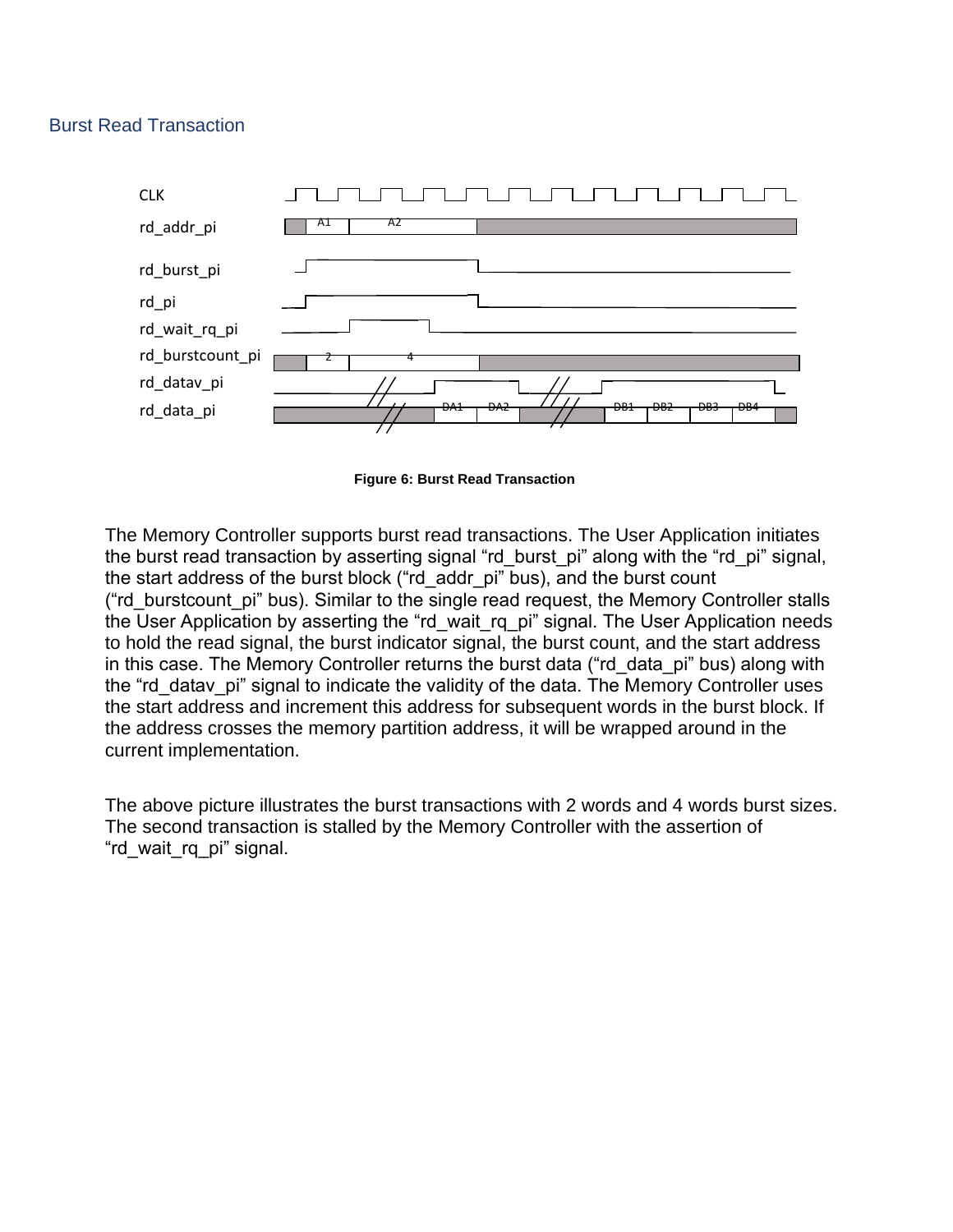#### Burst Write Transaction





The Memory Controller supports burst write transactions. The User Application initiates the burst write transaction by asserting the "wr\_burst\_pi" signal, the "wr\_pi" signal, the start address of the burst block ("wr\_addr\_pi" bus), the burst count ("wr\_burstcount\_pi" bus), and the write data ("wr\_data\_pi" bus). Similar to the single write request, the Memory Controller can stall the User Application by asserting the "wr\_wait\_rq\_pi" signal. The User Application needs to hold the write signal, the burst indicator, the burst count, the start address, and the write data in this case. The User Application can throttle the write data within the burst block by using the "wr\_pi" signal. The Memory Controller uses the start address and increment this address for subsequent words in the burst block. If the address crosses the memory partition address, it will be wrapped around in the current implementation.

The above picture illustrates the burst write transaction with the burst count of 4. The Memory Controller stalls the request by asserting the "wr\_wait\_rq\_pi". The User Application throttles the "wr\_data\_pi" by using the "wr\_pi" signal.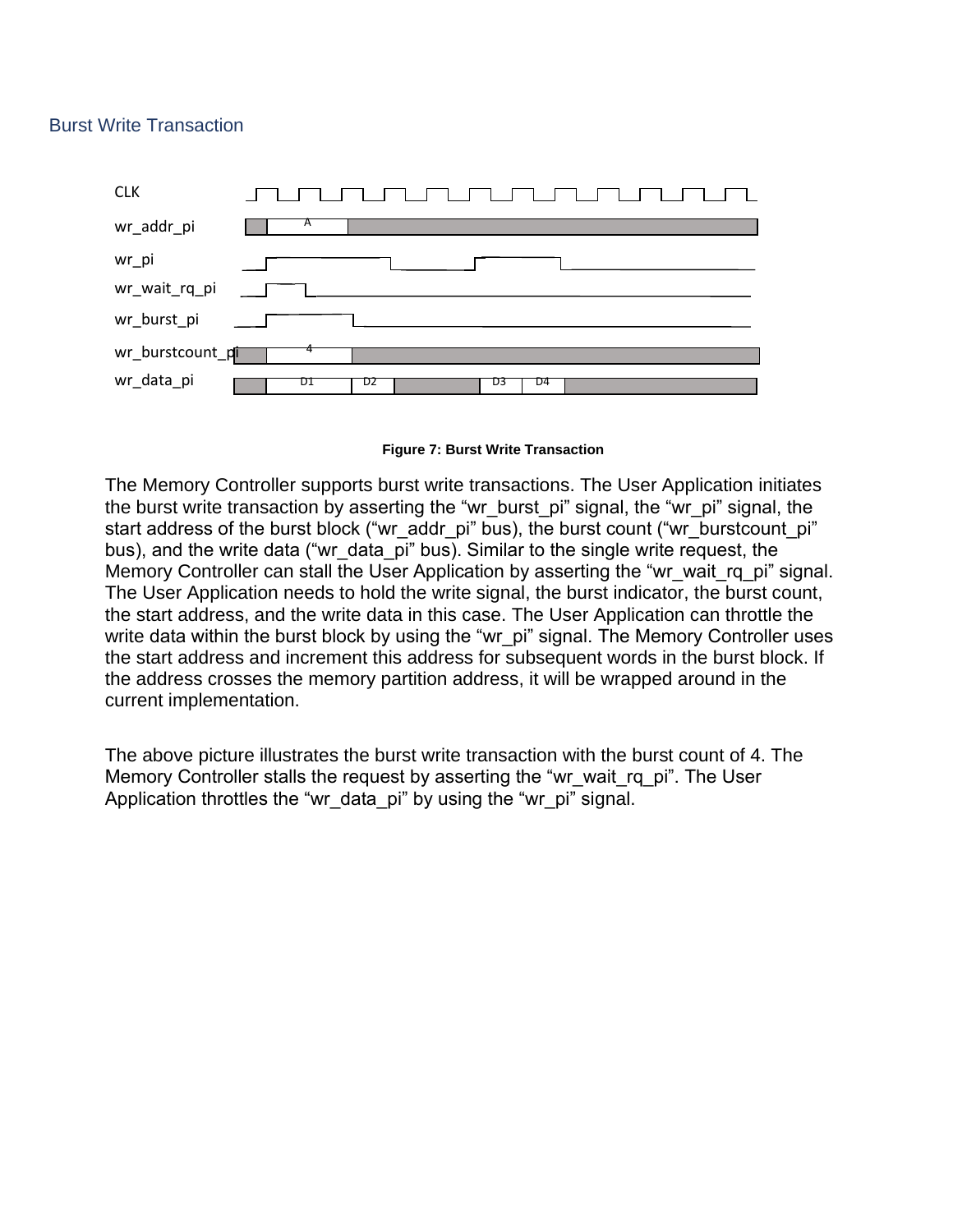# **Statistics (R-M-W)**

### 1 Introduction

This is the specification for the BE Statistic Controller. This interface performs the same bridge function between the application logic and the bandwidth engine device however it is designed to support R-M-W or read-modify-write operations in order to allow the application to issue ALU operations to perform functions such as maintaining statistics or metering. This design utilizes the large memories found in the BE2 or BE3 devices along with its embedded ALU and its RMW instructions in order to implement the counter or metering.

As an example, with the current BE2 memory size and 8 serial lanes running at 12.8 Gbps, this Statistic Controller has the following capabilities:

- Incrementing up to eight concurrent counters at the rate up to 160 Million counts per second which is higher than typical 100GE at 148.8 Mpps.
- The 576 Mb memory capacity on BE2 can support up to 8 x 256K counters.
- Interface to read the counters. This operation returns the counter content.
- These counters are lifetime counters (which means they are a full 64 bits wide).
- Counters are initialized by the controller after de-assertion of reset.
- Diagnostic interface to read and write BE2 memory for initial memory testing.
- Optional ECC Correction circuitry to correct one-bit error and detect two bits or more error on the counter read data.

## **2 Micro Architecture**

For a statistics and R-M-W operations there are 8 counter interfaces in which four counters are mapped to lower part of the four partitions in BE memory and other four counters are mapped to upper part of the four partitions. The user specifies 18-bit counter index that is mapped to a location in partition. The figure 8 below illustrates the statistic controller interfaced with user at one end and GCI PCS/Framer at the other end.

The user requests are captured at the input of an Asynchronous FIFO at a clock frequency of the application logic. The R-M-W (or statistics) controller then pulls user requests out of this Asynchronous FIFO at its internal clock derived from SerDes clock. The statistic controller operates at this frequency to optimize the interface with GCI running at SerDes speed. The statistic controller creates RMW (Read-Modify-Write) commands from the user requests to implement counter operation using BE memory.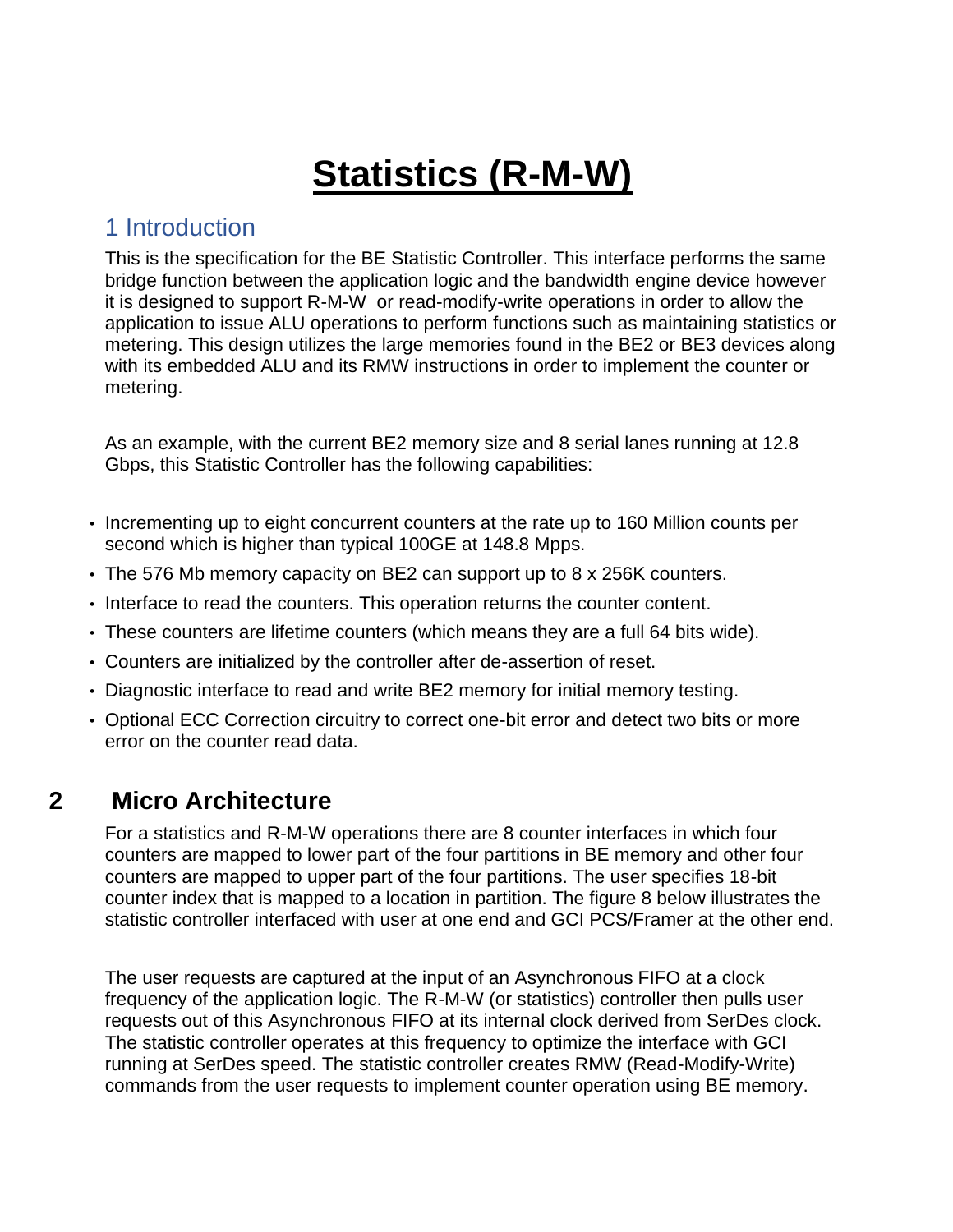The statistic controller has following major blocks:

- 1. Eight asynchronous FIFOs corresponding to 8 user increment requests.
- 2. Eight asynchronous FIFOs corresponding to 8 users read count requests.
- 3. One Asynchronous FIFO for memory Diagnostic interface user request.
- 4. A scheduler block which performs RMW command formation and scheduling based on user request.
- 5. A receive data block that receives the read data from the PCS/Framer block and send it to the user on its respective interface, this being the same interface that requested the action.
- 6. A debug interface block that tests the BE memory.

On each wheel (or FPGA Cycle time), four counter operations are performed that is four R-M-W commands corresponding to counter increments, are scheduled. On one-wheel cycle, four counters located at lower part of four partitions in BE memory, are incremented. In next wheel cycle, another four counters located at upper part of four partitions, are incremented. Out of every 15 accesses of the BE memory, first 14 accesses are RMW commands corresponding to counter increments and 15<sup>th</sup> access is the memory read operation. The RMW and read command scheduling is shown in Figure 9 below.

The following pictures illustrate a BE Statistic Application. Figure 8: BE Statistic Controller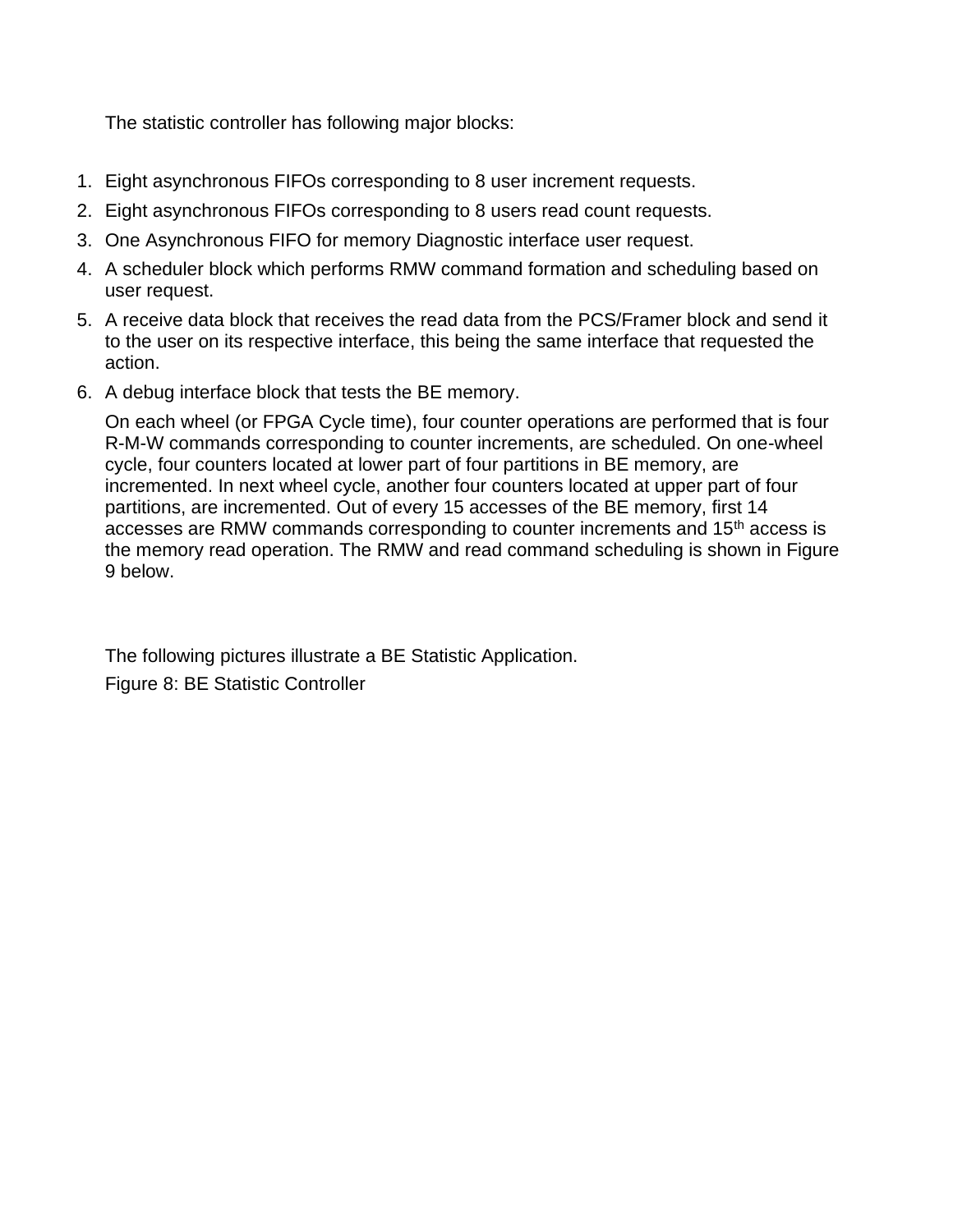

Figure 9: BE Statistic Controller issuance scheduling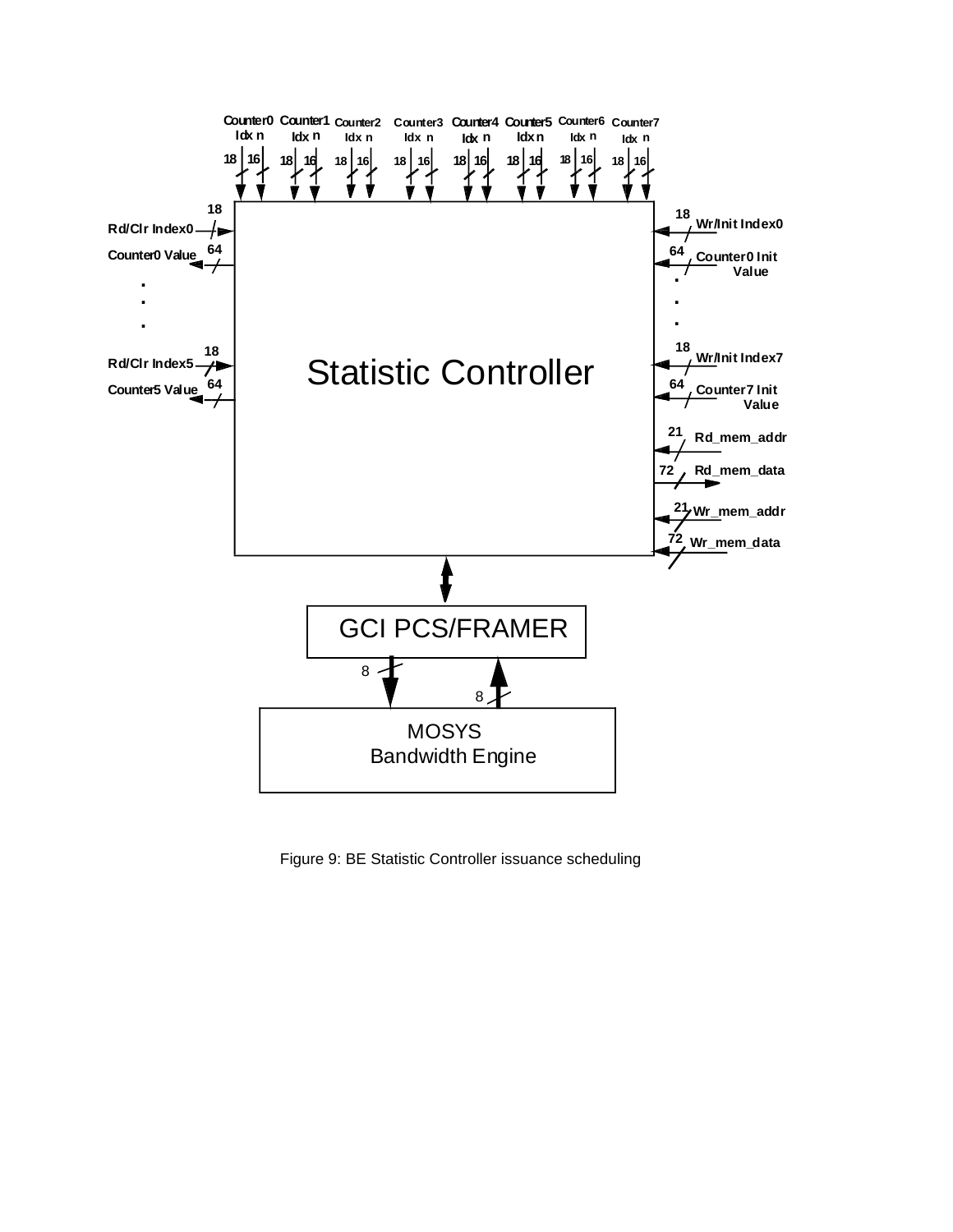|       |                | $PW-0$           |         | $PW-1$           |                  | $PW-2$           |         | $PW-3$           |         |
|-------|----------------|------------------|---------|------------------|------------------|------------------|---------|------------------|---------|
|       |                |                  |         |                  |                  |                  |         |                  |         |
| Clock |                | CMD SCH MC CMD0  | MC CMD0 | MC_CMD1_         | MC CMD1          | MC_CMD2          |         | MC CMD2 MC CMD3  | MC CMD3 |
| Cycle | WHEEL          | SCH_0            | $SCH_1$ | SCH <sub>0</sub> | SCH <sub>1</sub> | SCH_0            | $SCH_1$ | SCH_0            | $SCH_1$ |
| 0     |                |                  | LDBASE  |                  | LDBASE           |                  | LDBASE  |                  | LDBASE  |
| 1     | 0              | CNT_0            | LDBASE  | $CNT_1$          | LDBASE           | CNT <sub>2</sub> | LDBASE  | $CNT_3$          | LDBASE  |
| 2     | $\mathbf{1}$   | CNT 4            | LDBASE  | CNT <sub>5</sub> | LDBASE           | CNT <sub>6</sub> | LDBASE  | CNT <sub>7</sub> | LDBASE  |
| 3     | $\overline{2}$ | CNT 0            | LDBASE  | CNT <sub>1</sub> | LDBASE           | CNT <sub>2</sub> | LDBASE  | $CNT_3$          | LDBASE  |
| 4     | 3              | $CNT_4$          | LDBASE  | $CNT_5$          | LDBASE           | $RD_6$           | LDBASE  | $CNT_7$          | LDBASE  |
| 5     | 0              | CNT 0            | LDBASE  | CNT <sub>1</sub> | LDBASE           | $CNT_2$          | LDBASE  | CNT <sub>3</sub> | LDBASE  |
| 6     | $\mathbf{1}$   | $CNT_4$          | LDBASE  | $CNT_5$          | LDBASE           | CNT_6            | LDBASE  | $CNT_7$          | LDBASE  |
| 7     | $\overline{2}$ | CNT 0            | LDBASE  | $CNT_1$          | LDBASE           | $CNT_2$          | LDBASE  | $CNT_3$          | LDBASE  |
| 8     | 3              | CNT 4            | LDBASE  | RD <sub>5</sub>  | LDBASE           | CNT <sub>6</sub> | LDBASE  | CNT <sub>7</sub> | LDBASE  |
| 9     | 0              | CNT 0            | LDBASE  | $CNT_1$          | LDBASE           | CNT <sub>2</sub> | LDBASE  | $CNT_3$          | LDBASE  |
| 10    | 1              | CNT 4            | LDBASE  | $CNT_5$          | LDBASE           | CNT_6            | LDBASE  | $CNT_7$          | LDBASE  |
| 11    | $\overline{2}$ | CNT_0            | LDBASE  | $CNT_1$          | LDBASE           | $CNT_2$          | LDBASE  | $CNT_3$          | LDBASE  |
| 12    | 3              | RD <sub>4</sub>  | LDBASE  | $CNT_5$          | LDBASE           | CNT_6            | LDBASE  | $CNT_7$          | LDBASE  |
| 13    | 0              | CNT_0            | LDBASE  | $CNT_1$          | LDBASE           | $CNT_2$          | LDBASE  | $CNT_3$          | LDBASE  |
| 14    | $\mathbf 1$    | CNT 4            | LDBASE  | $CNT_5$          | LDBASE           | CNT_6            | LDBASE  | CNT <sub>7</sub> | LDBASE  |
| 15    | $\overline{2}$ | CNT <sub>0</sub> | LDBASE  | CNT <sub>1</sub> | LDBASE           | CNT <sub>2</sub> | LDBASE  | RD <sub>3</sub>  | LDBASE  |
| 16    | 3              | CNT <sub>4</sub> | LDBASE  | CNT <sub>5</sub> | LDBASE           | CNT_6            | LDBASE  | CNT <sub>7</sub> | LDBASE  |
| 17    | 0              | CNT 0            | LDBASE  | $CNT_1$          | LDBASE           | $CNT_2$          | LDBASE  | $CNT_3$          | LDBASE  |
| 18    | $\mathbf{1}$   | CNT 4            | LDBASE  | $CNT_5$          | LDBASE           | CNT_6            | LDBASE  | $CNT_7$          | LDBASE  |
| 19    | $\overline{2}$ | CNT_0            | LDBASE  | $CNT_1$          | LDBASE           | $RD_2$           | LDBASE  | $CNT_3$          | LDBASE  |
| 20    | 3              | $CNT_4$          | LDBASE  | $CNT_5$          | LDBASE           | CNT_6            | LDBASE  | $CNT_7$          | LDBASE  |
| 21    | 0              | CNT_0            | LDBASE  | $CNT_1$          | LDBASE           | $CNT_2$          | LDBASE  | $CNT_3$          | LDBASE  |
| 22    | 1              | $CNT_4$          | LDBASE  | CNT <sub>5</sub> | LDBASE           | CNT <sub>6</sub> | LDBASE  | CNT <sub>7</sub> | LDBASE  |
| 23    | $\overline{2}$ | CNT <sub>0</sub> | LDBASE  | RD <sub>1</sub>  | LDBASE           | CNT <sub>2</sub> | LDBASE  | $CNT_3$          | LDBASE  |
| 24    | 3              | CNT <sub>4</sub> | LDBASE  | CNT <sub>5</sub> | LDBASE           | CNT_6            | LDBASE  | $CNT_7$          | LDBASE  |
| 25    | 0              | CNT 0            | LDBASE  | $CNT_1$          | LDBASE           | $CNT_2$          | LDBASE  | $CNT_3$          | LDBASE  |
| 26    | 1              | $CNT_4$          | LDBASE  | $CNT_5$          | LDBASE           | CNT_6            | LDBASE  | $CNT_7$          | LDBASE  |
| 27    | $\overline{2}$ | $RD_0$           | LDBASE  | $CNT_1$          | LDBASE           | $CNT_2$          | LDBASE  | $CNT_3$          | LDBASE  |
| 28    | 3              | $CNT_4$          | LDBASE  | $CNT_5$          | LDBASE           | CNT_6            | LDBASE  | $CNT_7$          | LDBASE  |
| 29    | 0              | CNT <sub>0</sub> | LDBASE  | CNT <sub>1</sub> | LDBASE           | CNT <sub>2</sub> | LDBASE  | CNT <sub>3</sub> | LDBASE  |
| 30    | 1              | CNT <sub>4</sub> | LDBASE  | CNT <sub>5</sub> | LDBASE           | CNT <sub>6</sub> | LDBASE  | RD <sub>7</sub>  | LDBASE  |

# **3.1 Interface Signals**

The following table(s) describes all the interface signals between the Statistic Controller and the User Application.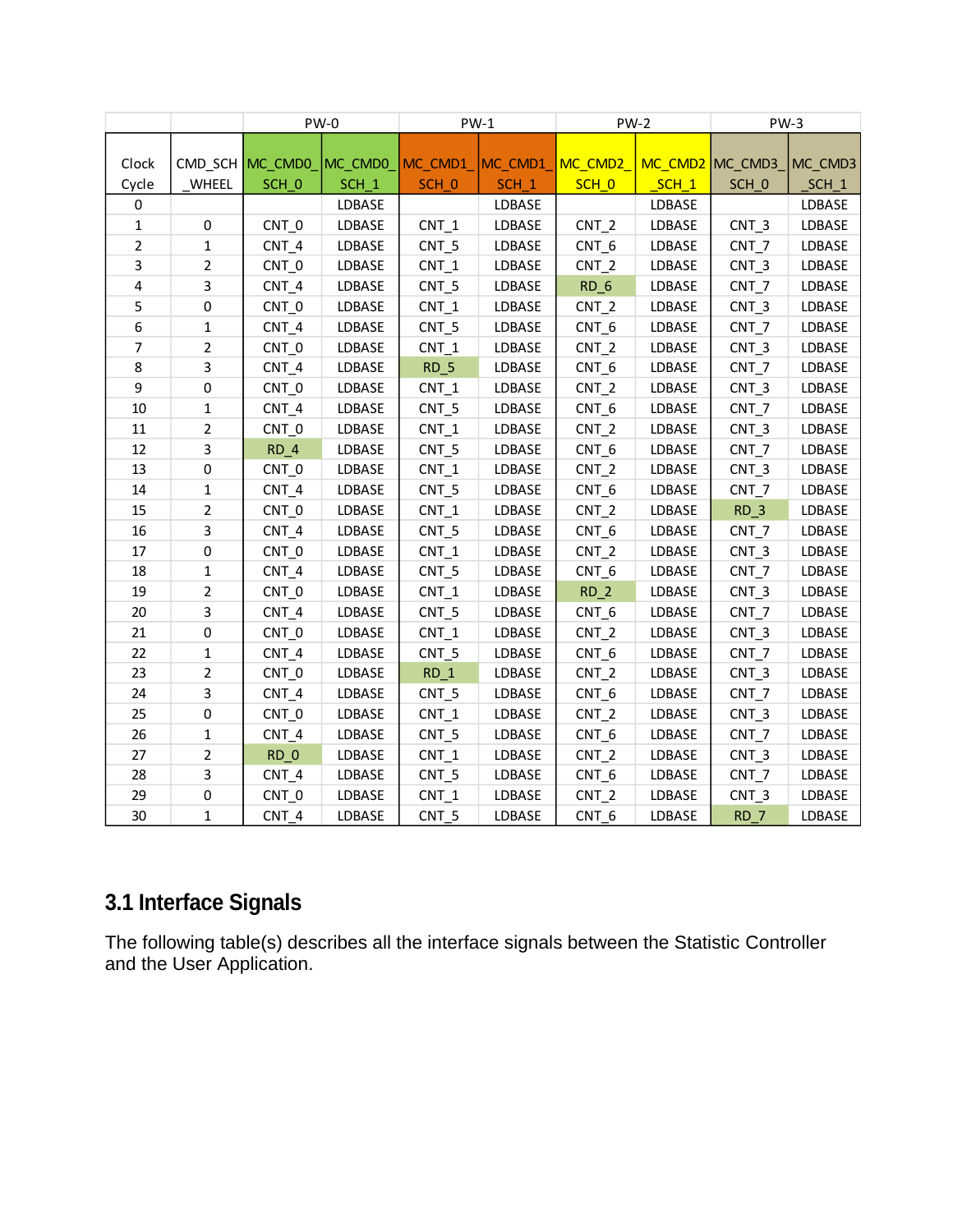#### **Table 2 Interface Signals between Statistic Controller and User Application**

| <b>Signal Name</b>                      | Width          | Dir        | <b>Description</b>                                                                                                                                                                                                                    |  |  |  |
|-----------------------------------------|----------------|------------|---------------------------------------------------------------------------------------------------------------------------------------------------------------------------------------------------------------------------------------|--|--|--|
| <b>Counters Increment Interface.</b>    |                |            |                                                                                                                                                                                                                                       |  |  |  |
| inc_cntr_#                              | 1              | IN         | Enable incrementing counter_ $#$ (Here, $#$ refers to counters 0 to 7).                                                                                                                                                               |  |  |  |
| inc_index_#[17:0]                       | 18             | IN         | The index (out of 256K) for counter #.                                                                                                                                                                                                |  |  |  |
| inc_value_#[15:0]                       | 16             | IN         | The increment value for counter #.                                                                                                                                                                                                    |  |  |  |
| inc_ready_#                             | 1              | <b>OUT</b> | Back pressure signal to counter #. The Statistic Controller only<br>accepts the counter increment input from the user application when<br>this signal is asserted.                                                                    |  |  |  |
| <b>Counters Read Interface.</b>         |                |            |                                                                                                                                                                                                                                       |  |  |  |
| rd cntr $#$                             | 1              | IN         | This signal indicates the read counter # request.                                                                                                                                                                                     |  |  |  |
| rd_cntr_index_#[17:0]                   | 18             | IN         | The index for read/clear counter #.                                                                                                                                                                                                   |  |  |  |
| rd_cntr_ready_#                         | 1              | OUT        | Back pressure signal to the user application. The Statistic Controller<br>only accepts the counter # read/clear request from the user<br>application when this signal is asserted.                                                    |  |  |  |
| rd cntr $#$ data[63:0]                  | 64             | OUT        | The value of counter #.                                                                                                                                                                                                               |  |  |  |
| rd cntr # valid                         | 1              | OUT.       | This signal indicates that the rd_cntr_#_data bus is valid. If the<br>optional ECC correction circuitry is implemented, this signal also<br>indicates the validity of the two signals rd_cntr_0_corr_err and<br>rd_cntr_0_uncorr_err. |  |  |  |
| Diagnostic Memory Write Read Interface. |                |            |                                                                                                                                                                                                                                       |  |  |  |
| debug rd mem                            | $\mathbf{1}$   | IN         | Debug Read memory request                                                                                                                                                                                                             |  |  |  |
| debug_rd_mem_data_valid                 | 1              | <b>OUT</b> | This signal indicates that the rd_mem_data bus is valid.                                                                                                                                                                              |  |  |  |
| debug_wr_mem                            | 1              | IN         | Debug memory request                                                                                                                                                                                                                  |  |  |  |
| debug_mem_addr[20:0]                    | 21             | IN         | Debug memory address                                                                                                                                                                                                                  |  |  |  |
| debug_mem_partition[1:0]                | $\overline{2}$ | IN         | Partition number for the memory debug command                                                                                                                                                                                         |  |  |  |
| debug_wr_mem_data[71:0]                 | 72             | IN         | Debug memory write data.                                                                                                                                                                                                              |  |  |  |
| debug_mem_ready                         | 1              | <b>OUT</b> | Back pressure signal to the user application. The Statistic Controller<br>only accept memory write request from the user application when this<br>signal is asserted.                                                                 |  |  |  |
|                                         |                |            |                                                                                                                                                                                                                                       |  |  |  |